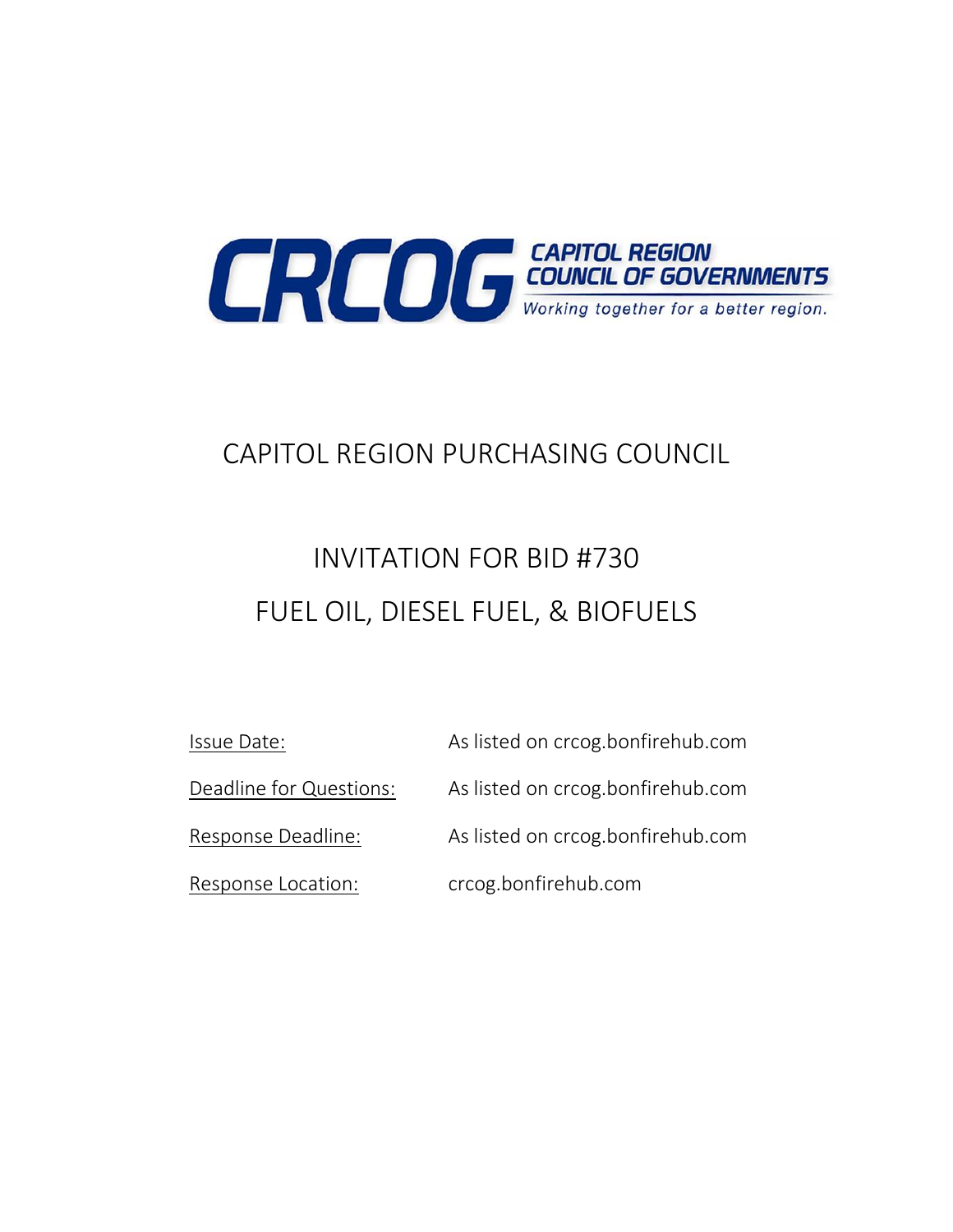#### CAPITOL REGION PURCHASING COUNCIL INVITATION FOR BID FUEL OIL, DIESEL FUEL, & BIOFUELS

## BID SPECIFICATIONS

## I. MODIFICATIONS TO GENERAL TERMS AND CONDITIONS

## INTENT

The Capitol Region Purchasing Council (CRPC), on behalf of certain Capitol Region towns, boards of education, and agencies, requests bids for the procurement of heating oil, ultra low sulfur diesel, biodiesel, and bioheating fuel for the period commencing July 1, 2022 and ending June 30, 2023. Each respective CRPC member will make its own awards and payments according to the terms and conditions set forth in these specifications. A written order from each awarding CRPC member will be required before any deliveries commence.

Note that individual contracts resulting from this Invitation to Bid may cover only a portion of the 2022- 2023 fiscal year. Vendors are reminded to pay careful attention to the specific time period that their quotes should cover.

## **QUANTITIES**

The quantities specified herein are annual estimates only and have been provided for the purpose of competitive bidding. Actual quantities will be contingent upon the total number of CRPC members which decide to make an award off of this bid (as participation is voluntary) and the needs of the using departments in each of those CRPC members.

## Vendors must understand that during the course of the contract, there may be certain changes in locations, tank sizes and quantities used as well as grade of oil/type of product. Vendors will be expected to accept such changes without adjustments to the contract prices.

Vendors should additionally understand that **total** quantities have been provided in the bid table, organized by type of fuel for each participating CRPC member. Details regarding the site or sites of delivery for the total quantities have been provided separately in Appendix A.

## ADMINISTRATIVE FEE EXEMPTION The 1% administrative fee is exempted for this bid.

#### **PIGGYBACKING**

This bid is **not** open to piggybacking.

## BID PRICES

OPTION A: Each vendor will render bids by indicating a DIFFERENTIAL from the New Haven Rack Average as published daily by the Oil Price Information Service (OPIS). Billing for any shipment shall be computed by adding the differential to the daily closing price for the day the delivery is taken. Such differentials may be either plus (+) or minus (-), and the low bidder will be determined by the most advantageous differential. CRPC members may request a price cap with this option. Prices bid must be held for a period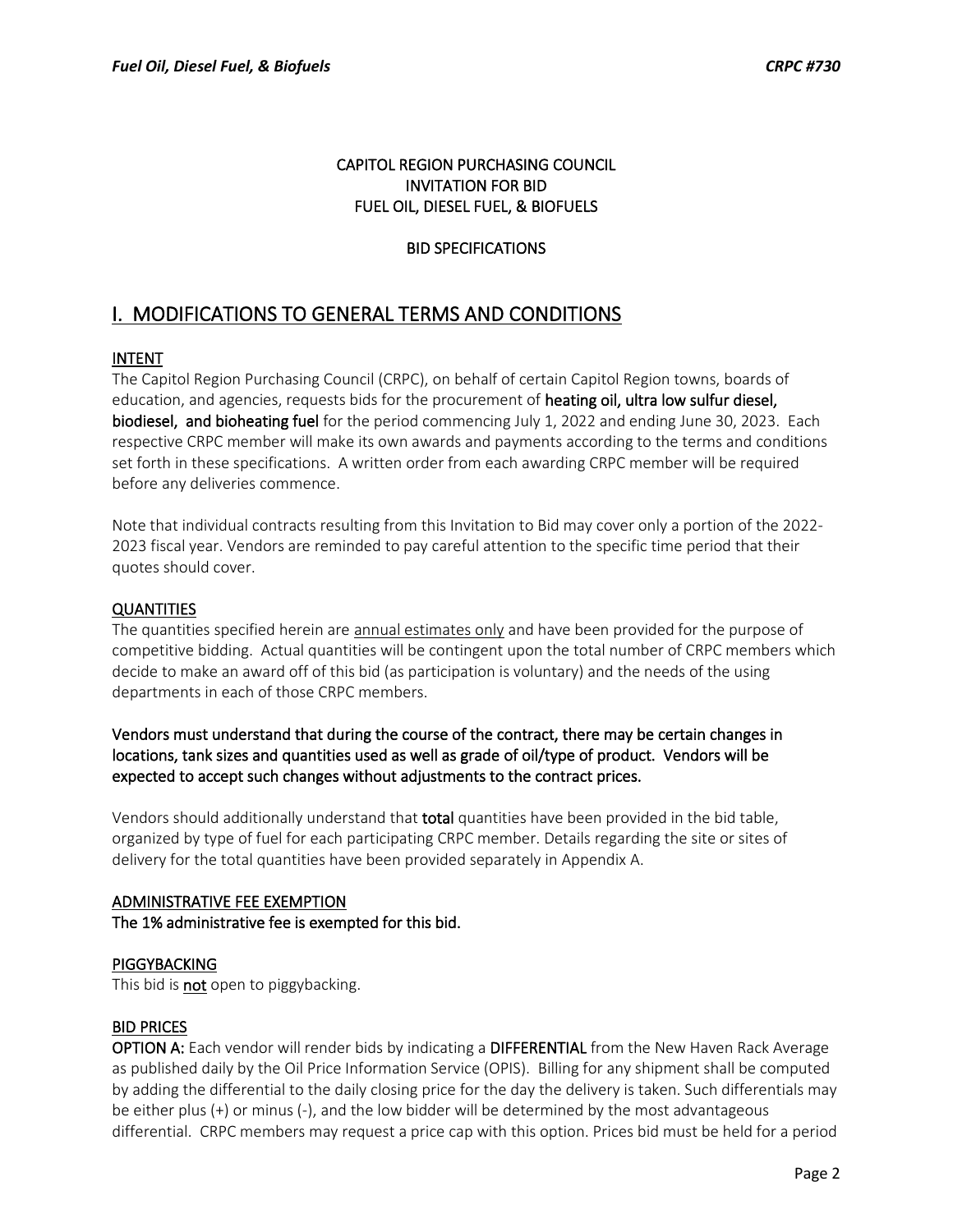of 60 days from the opening date in order to permit individual towns/boards of education to complete any required internal evaluation process.

## OPTION B: Fixed Mark-Up

A Fixed Mark-Up may be submitted in which case the price per gallon will remain fixed during the entire term of the contract. Note that in order to accommodate varying CRPC member purchasing procedures that dictate the amount of time required to make a contract award, vendors are required to hold their fixed mark-up prices for a twenty-one (21) day period from the opening date as per the escalation/deescalation clause described below. The firm pricing established by this provision will remain in effect for the duration of the awarded contract.

TOTAL FIXED MARK-UP PRICES FOR HEATING OIL ONLY shall be calculated as follows: On the day of the bid opening, CRCOG staff will enter the closing ("settle") NYMEX price for February 16, 2021 into the table as shown in Exhibit I for Heating Oil and Exhibit II for Diesel. Vendors shall use the weightings indicated in Exhibit I for heating oil and Exhibit II for diesel. Vendors mark-up shall include any and all costs of manufacture and delivery. A copy of the NYMEX strip being used will be part of the final tabulation package to provide indicative pricing. In recognition of the market's volatile nature, all bidders between the time of the bid opening and formal, written award notification will be allowed to escalate/de-escalate their bid price(s) for heating oil pursuant to inter- and intra-day fluctuations in the NYMEX until an award is made.

The intent behind using this formula is to identify the lowest responsible vendor at the time of the bid opening, as said vendor should remain low despite upward and downward swings in the NYMEX. Vendors MUST supply documentation with their bid in support of any and all mark ups added to the base price to help communities verify the validity of updated quotes offered after the bid opening to reflect changes in the NYMEX strip. Vendors shall use the OPIS New Haven Rack Average pricing during the course of the contract period to demonstrate the validity of their pricing. The same weightings and mark ups used for the bid prices submitted must be used to calculate all subsequent escalated/de-escalated prices.

| Month     | Settle<br>Price | <b>Weighting %</b> | Weighted<br>Price |
|-----------|-----------------|--------------------|-------------------|
| July      | 1.7115          | 0%                 | 0                 |
| August    | 1.715           | 0%                 | 0                 |
| September | 1.7195          | 0%                 | O                 |
| October   | 1.7256          | 10%                | 0.17256           |
| November  | 1.7313          | 15%                | 0.259695          |
| December  | 1.7359          | 20%                | 0.34718           |
| January   | 1.7392          | 20%                | 0.34784           |
| February  | 1.7434          | 20%                | 0.34868           |
| March     | 1.7434          | 15%                | 0.26151           |
| April     | 1.7377          | 0%                 | 0                 |
| May       | 1.7257          | 0%                 | 0                 |
| June      | 1.7207          | 0%                 | $\Omega$          |
|           |                 |                    | 1.737465          |

## EXHIBIT I (This is an example only, using the NYMEX settle prices for Wednesday, January 30th, 2020)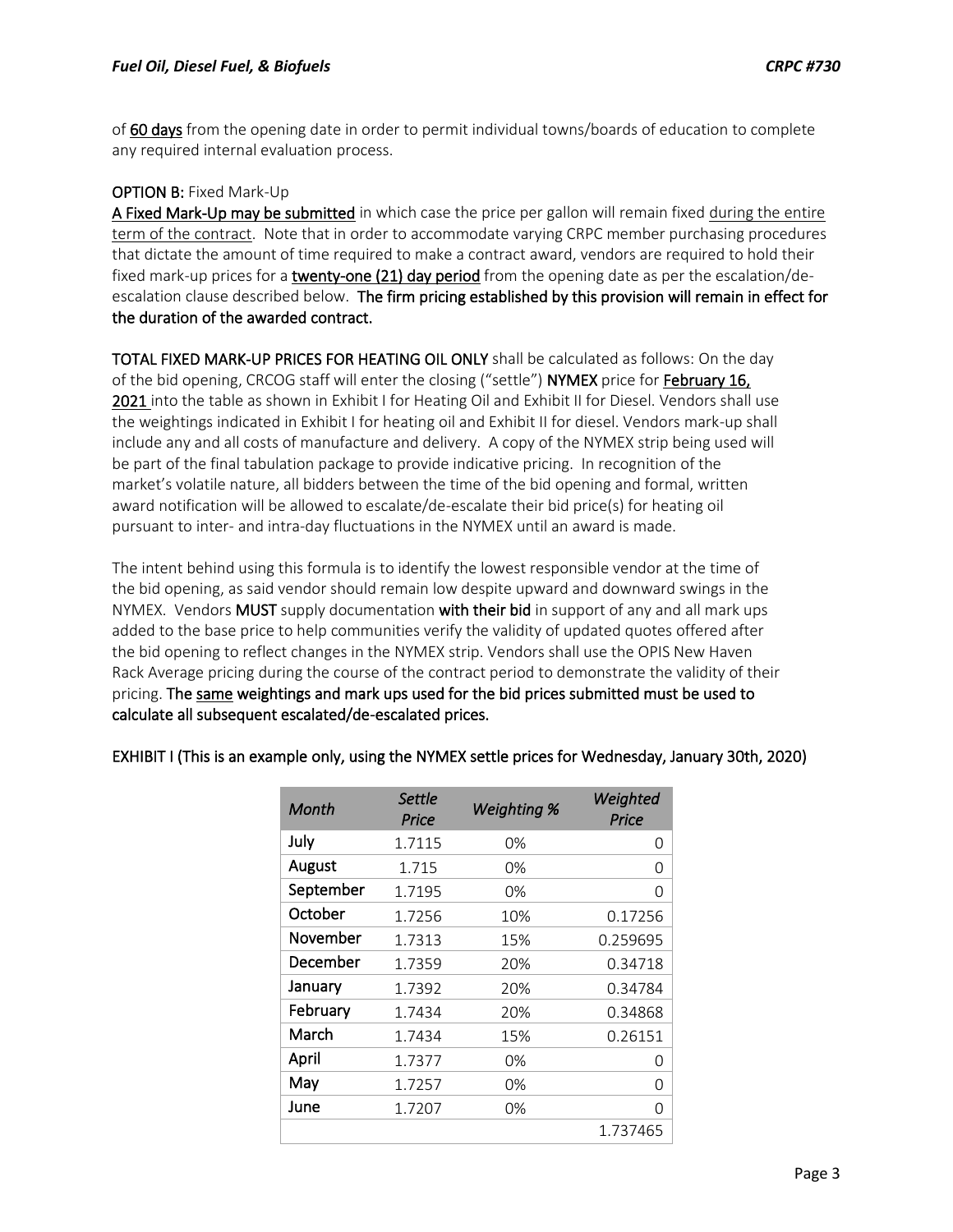TOTAL FIXED MARK-UP PRICES FOR DIESEL FUELS ONLY shall be calculated as follows:

Pricing for diesel fuels will be secured in the same fashion as described above for heating oil, EXCEPT that the following weighting structure (Exhibit II) shall be used.

EXHIBIT II (This is an example only, using the NYMEX settle prices for Wednesday, January 30th, 2020)

| Month     | Settle<br>Price | Weighting<br>% | <b>Weighted Price</b> |
|-----------|-----------------|----------------|-----------------------|
| July      | 1.7115          | 2%             | 0.03423               |
| August    | 1.715           | 2%             | 0.0343                |
| September | 1.7195          | 10%            | 0.17195               |
| October   | 1.7256          | 10%            | 0.17256               |
| November  | 1.7313          | 10%            | 0.17313               |
| December  | 1.7359          | 10%            | 0.17359               |
| January   | 1.7392          | 10%            | 0.17392               |
| February  | 1.7434          | 10%            | 0.17434               |
| March     | 1.7434          | 10%            | 0.17434               |
| April     | 1.7377          | 10%            | 0.17377               |
| May       | 1.7257          | 10%            | 0.17257               |
| June      | 1.7207          | 6%             | 0.103242              |
|           |                 |                | 1.7319                |

The intent behind using this methodology is to identify the lowest responsible vendor at the time of the bid opening, as said vendor should remain low despite upward and downward swings in the NYMEX. Vendors will be required to supply documentation to verify the updated strip used to calculate any and all price adjustments (escalations/de-escalations) that are made to establish a final award price.

Award notification will be confirmed by telephone and followed up by fax with the lowest responsible bidder(s) on any day within 21 days of the bid opening. The NYMEX strip to be used as the basis for a final escalation/de-escalation adjustment will be selected and authorized by the awarding entity (CRPC member) and may be based on opening, intra-day or closing postings.

## Prices shall include allowances for all material and work delivered complete at the appropriate place in the contracting CRPC member's facility(ies).

#### TAXES AND ASSESSMENTS

CRPC members are exempt from the payment of either federal or State taxes and such taxes shall not be included in the bid prices. It will be the responsibility of the vendor to obtain any certifications needed to avoid the payment of such taxes.

Moreover, bid prices shall include neither the \$.002 per gallon NORA Assessment, nor the Connecticut Gross Receipts Tax - which is no longer applicable to any diesel products in Connecticut. Any other taxes shall be applied directly to invoices of members who are eligible.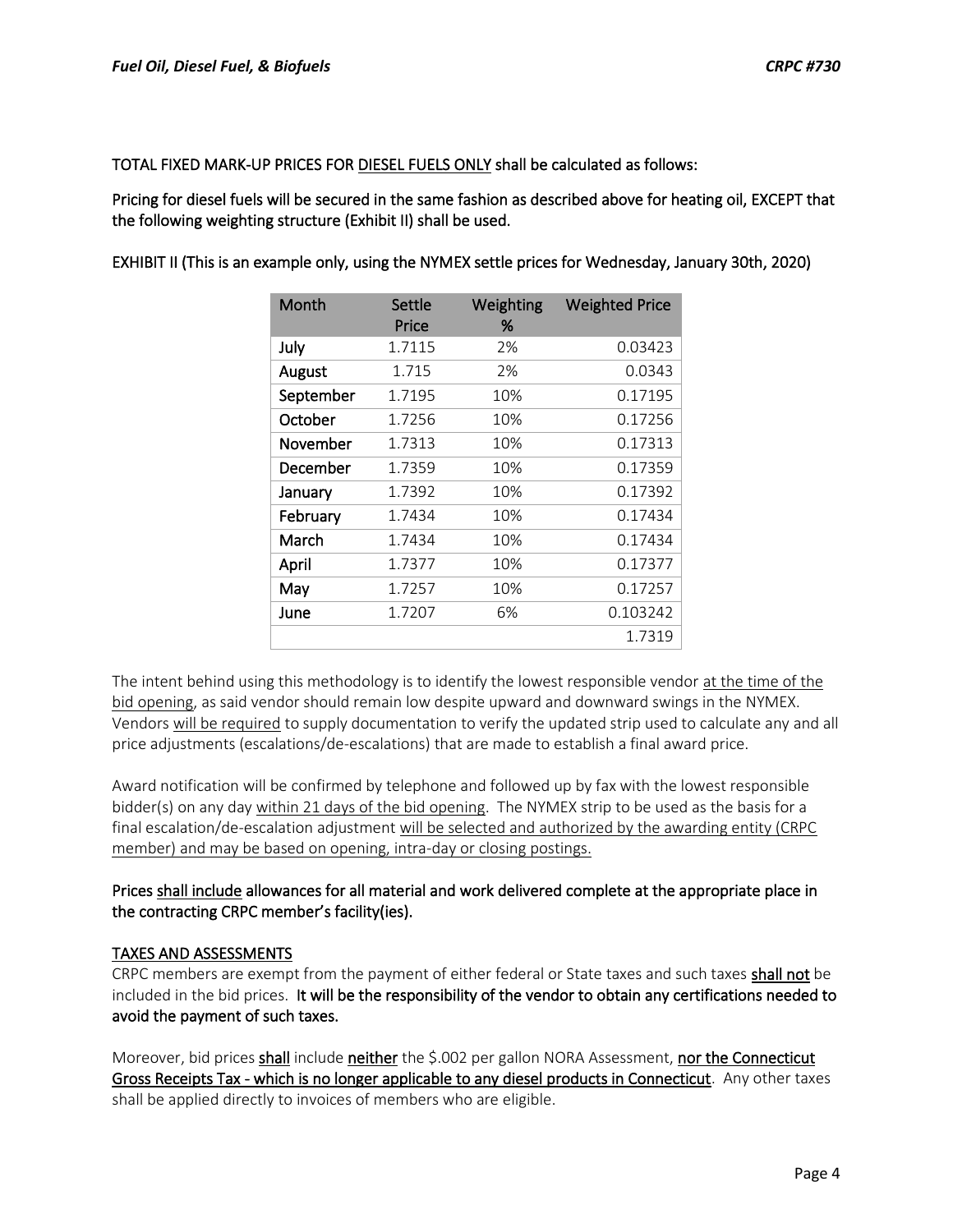#### PROHIBITED SURCHARGES

The Capitol Region Purchasing Council strictly prohibits the unilateral imposition of additional surcharges (delivery, storage, etc.) on the participating CRPC members at any point during the contract period.

#### SPILLAGE AND SPILL PREVENTION

Any spillage at the time of delivery will be the responsibility of the vendor and any costs to repair resultant damages or any penalties assessed against a CRPC member because of pollution resulting from such spillage shall be borne by the vendor.

In terms of preventative measures, it should be noted that some of the participating CRPC members have Spill Prevention, Control and Countermeasure (SPCC) Plans in place pursuant to the U.S. EPA's Oil Pollution Prevention Rule (40 CFR 112). To this end, some of these CRPC members (as well as others without SPCC Plans in place) may require supervised fills at various locations. CRPC members may provide this type of instruction at the time of award.

#### DELIVERY TICKETS

The CRPC members prefer to be furnished printer-type delivery tickets with each fuel delivery. The CRPC realizes that for larger tanks (8,000 gallon capacity and over) it may not be practical to use trucks that are equipped with printers showing the gallonage delivered. CRPC members may request copies of the loading ticket in cases where printer type delivery tickets are not available. Partial compartment deliveries, unless made by printer ticket, will not be acceptable.

#### DELIVERY ARRANGEMENTS

Arrangements for deliveries will be a matter to be negotiated between each individual CRPC member and the successful vendor. Inability of a vendor to meet required delivery arrangements may be cause for the rejection of the low bid. In certain instances, vendors may be required to make automatic deliveries based on degree days.

In other instances, vendors will be required to make deliveries within an agreed-to time interval (usually 48 hours) following notification by the CRPC member that supplies of oil are needed. The right is reserved to limit the hours within which deliveries can normally be made.

#### LIABILITY FOR DELIVERY FAILURES

If, as a result of a vendor's failure to deliver on an agreed-to automatic delivery schedule, within the agreed time interval following notification, or in accordance with any part of the specifications included herein (e.g., unacceptable product), and damage to an CRPC member results, the vendor agrees to compensate the CRPC member for such damages. Restitution will be required should: damage result from freezing (due to a lack of heat) or should the CRPC member incur additional costs from purchasing heating oil or diesel from an emergency source. It should be noted that the awarded vendor shall assume full responsibility for the negligence of any sub-contractor(s) utilized to fulfill any and all obligations under resulting contracts.

If the contractor fails to make proper delivery within the time specified or if the CRPC member rejects the delivery, the CRPC member may obtain such commodities or any part thereof from other sources in the open market or on contract. Should the new price be greater than the contract price, the difference will be charged against the contractor. Should the new price be less, the contractor shall have no claim to the difference.

#### EQUIPMENT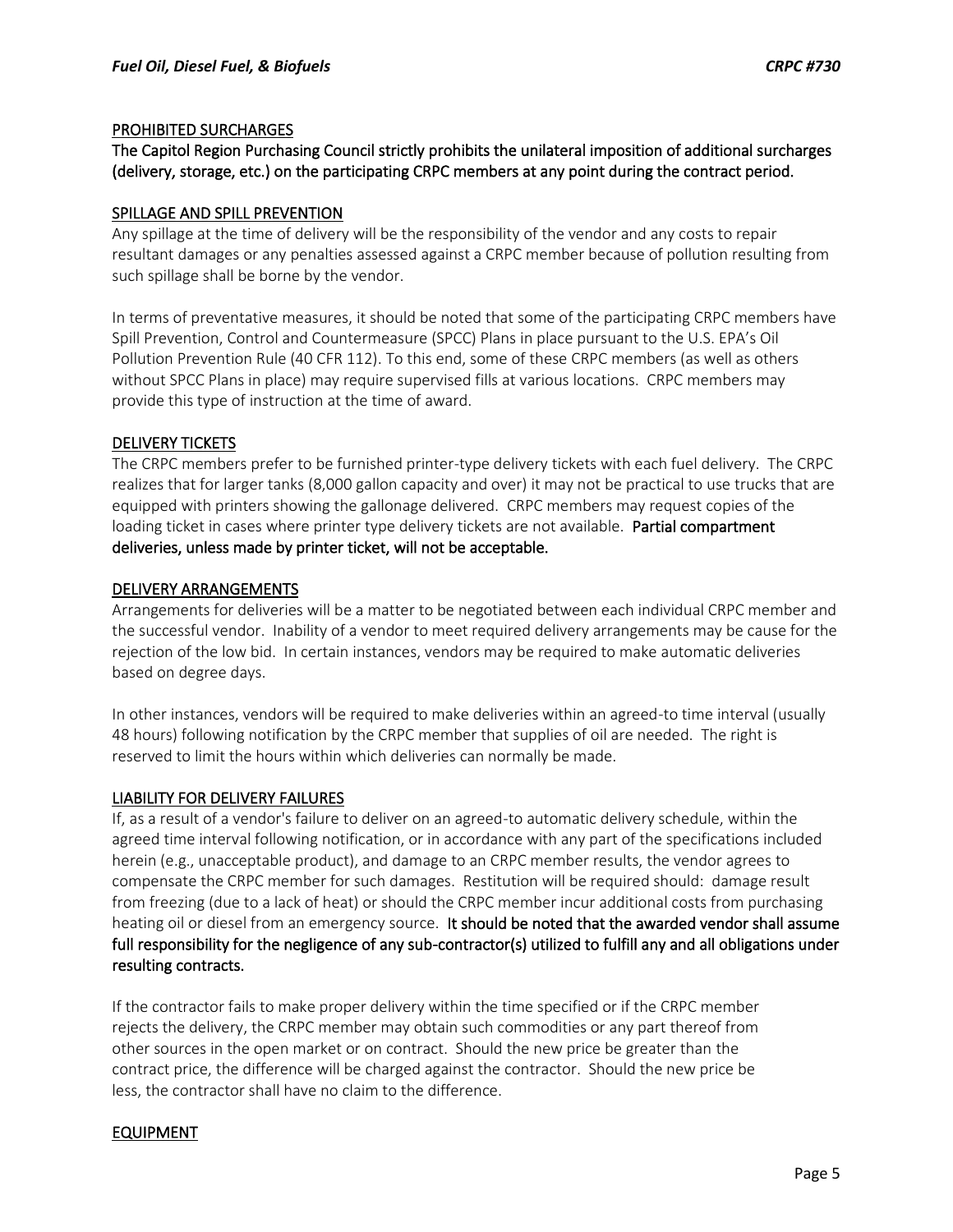The contractor must be able to ensure year-round delivery, maintain a proper inventory for service where required and in some instances provide automatic printing meters on delivery trucks. Loading tickets may be substituted for meter-printed delivery tickets with the consent of the CRPC member.

#### EMERGENCY REPAIR SERVICE

In some instances vendors will be required to provide 24-hour, 7-day oil burner maintenance service.

#### PURCHASE ORDERS, DELIVERY RECEIPTS AND INVOICES

No delivery shall be made without a purchase order. A representative of the CRPC member shall normally sign for deliveries. Billing shall be made to each CRPC member separately in accordance with the terms set forth herein and on the purchase order. Billing shall be based on the New Haven Rack Average pricing for the type of fuel contracted for. Billing shall clearly describe the type of fuel delivered and shall match the type of fuel contracted for.

## BID BONDS

Bidders are required to submit with their bid, a valid, current bid bond in the amount of 10% of the total bid price. Bonds shall be issued by an insurance company licensed to do business in the State of Connecticut. Bids not accompanied by a valid bid bond shall be rejected. The bid bond shall be valid for a period of one (1) month from the date of the bid opening. Vendors can include a copy of the bid bond with their electronically submitted bid, attached as an optional document upload on Bonfire. Original bid bonds should be sent in sealed envelopes indicating the name and date of the bid to:

 Kim Bona Capitol Region Purchasing Council 241 Main Street, 4<sup>th</sup> Floor Hartford, CT 06106

#### PERFORMANCE BONDS

A performance bond, in the amount of one hundred percent (100%) of each purchase order, may be required of successful bidders. Responding vendors are therefore asked to provide a separate price for this bond (to be quoted as a price per \$1,000 of contracted business) on their bid response. CRPC members will notify vendors after award if this is required.

#### LAWS

All deliveries shall comply in every respect with all applicable laws of the federal government and/or the State of Connecticut.

#### SCOPE OF BIDDING

Vendors may bid on the requirements of any CRPC member, or may bid on the requirements of all CRPC members listed. Bidders are cautioned that they are responsible for serving all CRPC members for which they offer bids. Vendors should only offer bids for those CRPC members that they have the capacity to serve based on the estimated CRPC member requirements, as failure to enter into contract with any CRPC member is grounds for forfeiture of bid surety.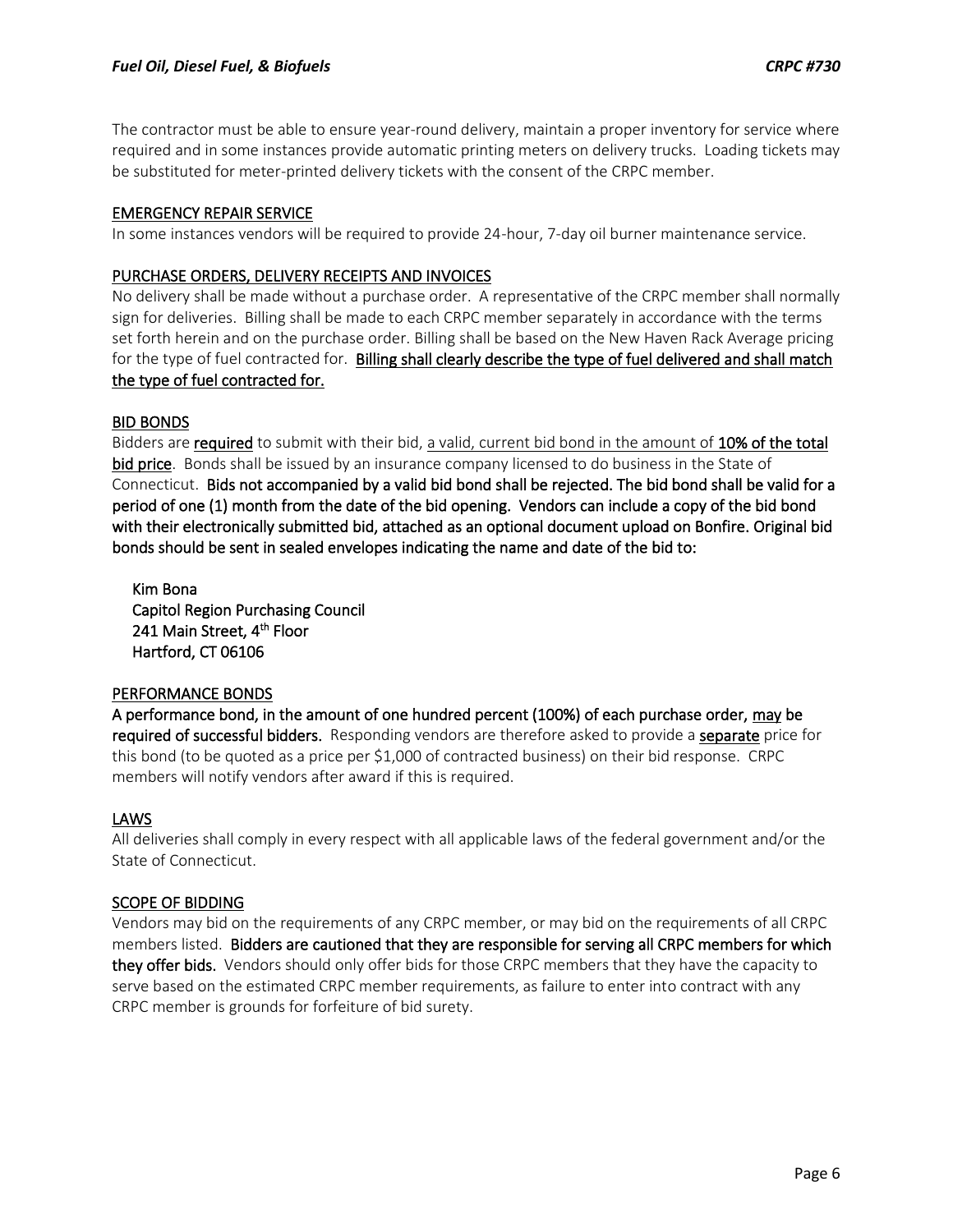#### FOR ENFIELD AND NEWINGTON ONLY

The low bidder shall furnish a certificate of insurance that includes the coverages and limits set forth below; identifies the town as an additional insured; and provides for at least ten days prior notice to the town of cancellation or non-renewal:

| <b>General Liability</b>     |                          |                          |
|------------------------------|--------------------------|--------------------------|
| Bodily Injury                | -                        | \$500,000 per occurrence |
|                              |                          | \$500,000 aggregate      |
| <b>Property Damage</b>       | -                        | \$100,000 per occurrence |
|                              |                          | \$100,000 aggregate      |
| <b>Contractual Liability</b> |                          |                          |
| Bodily Injury                | $\overline{\phantom{a}}$ | \$500,000 per occurrence |
|                              |                          | \$500,000 aggregate      |
| <b>Property Damage</b>       | -                        | \$100,000 per occurrence |
|                              |                          | \$100,000 aggregate      |

#### Automobile:

\$500,000 combined single limit bodily injury and property damage per occurrence

Worker's Compensation: As required by State Statute

#### FOR THE TOWN OF WEST HARTFORD ONLY

Please see the attachment concerning the town's insurance requirements.

#### SPECIAL REQUIREMENT

All contractors must supply, at no cost to the CRPC member, Material Data Safety Sheets for any chemical, especially toxic or hazardous compounds.

#### INFORMATION QUESTIONNAIRE

The information questionnaire must be filled out and submitted with the bid.

#### SITE CONDITIONS

Bidders should familiarize themselves with the locations, types of storage tank and sites in each CRPC member for which they offer bids. They should not offer bids for CRPC members that they cannot or will not serve based on locations, storage tanks or other conditions at the site, as they will under no circumstances be excused from fulfilling their agreement if the job is more complex than anticipated.

#### EXTENSION OPTION

Contracts may be extended for up to two years beyond the June 30, 2022 date by mutual agreement of the parties. All extensions shall be completed before the next bid invitation is issued. A schedule of bid invitations and openings is posted on the CRPC website.

#### CONTRACT DELAY OPTION

Contract start may be delayed due to mild winters and the need for CRPC members to fulfill previous contracts.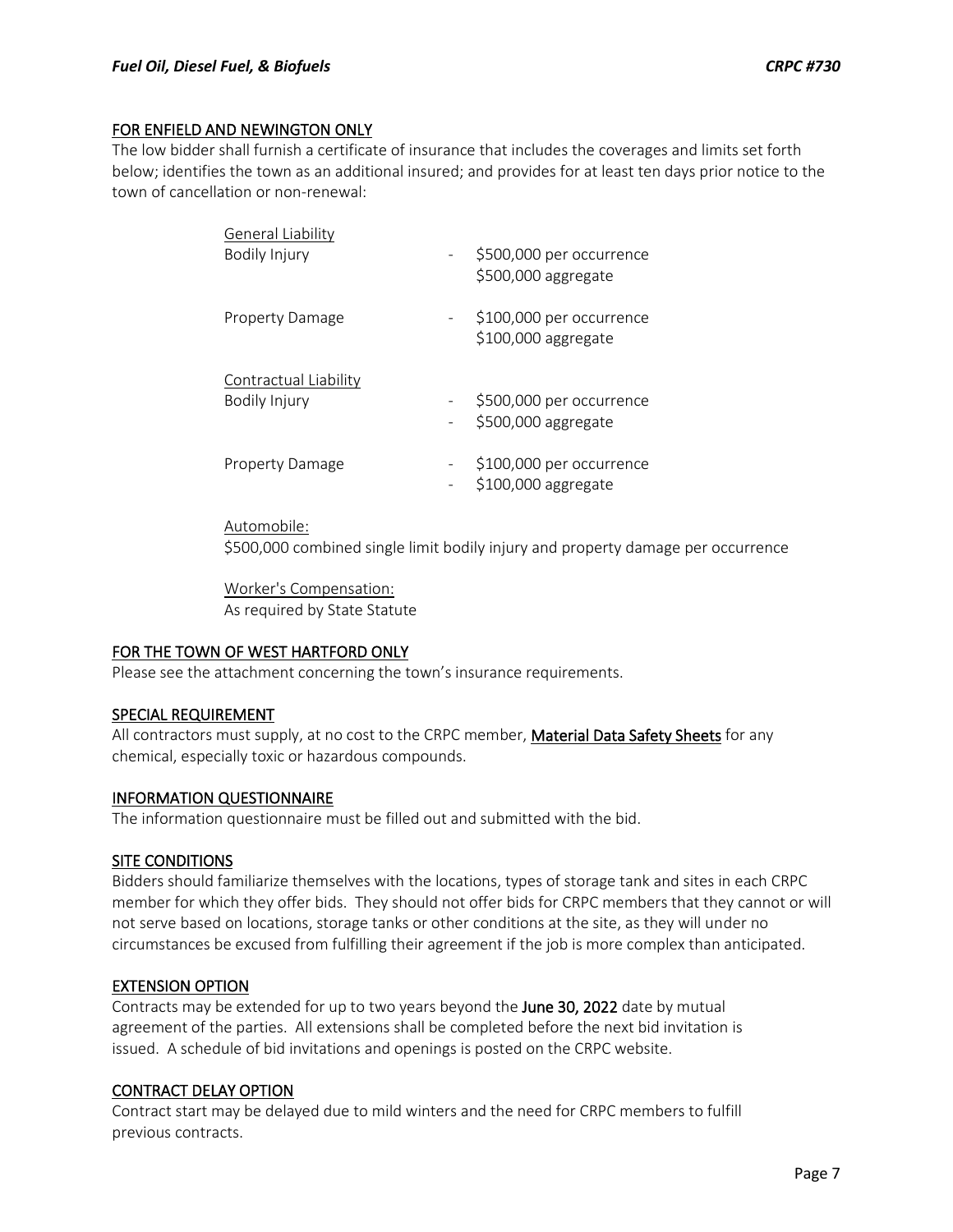## WITHDRAWAL OF BIDS

No bid submitted may be withdrawn, in whole or in part, without the written consent of the Capitol Region Purchasing Council and/or any or all affected CRPC members.

## REJECTION/CANCELLATION OF BIDS

The Capitol Region Purchasing Council reserves the right to cancel the bidding process prior to the established opening date and time, if such action is deemed to be in its best interest to do so. Moreover, the CRPC reserves the right to reject any or all bids or any part of any or all bids, if it is in its best interest to do so.

## II. TECHNICAL SPECIFICATIONS

## RIGHT TO TEST

The methods of testing the various grades of oil are clearly stated in ASTM D396 and ASTM D6751. CRPC members shall be permitted to require a sample of the oil at the time of any delivery and may submit such sample to a recognized testing laboratory. If such tests show that the oil does not comply with the specifications below, the vendor agrees to remove the contents of the tank involved and replace these contents with suitable material all at no expense to the CRPC member. Also, if the tests show that the shipment is not in accordance with the specifications, the vendor agrees to pay the costs of the tests, and to compensate the CRPC member for any damages caused by clogging, corrosion, etc. as a result of improper materials use.

## FUEL OIL SPECIFICATIONS

The fuel oil described herein shall be suitable for heating schools and public buildings and shall adhere to the STANDARD SPECIFICATIONS FOR FUEL OILS - ASTM D396 and STANDARD SPECIFICATION FOR BIODIESEL FUEL BLEND STOCK – ASTM D6751. This publication can be obtained from the American Society for Testing and Materials, 1916 Race Street, Philadelphia, PA 19193. In addition, the fuel shall be free of any undesirable substances in quantities sufficient to cause damage to or improper operation of the burners.

## BIO HEATING OIL BLENDING

It is the sole responsibility of the vendor to ensure the proper blending method and appropriate quantities blended bio product (B5 or B20) conditioned to the appropriate ambient temperature to avoid cold weather starting difficulties of equipment in the winter months. RECYCLED PRODUCT IS NOT ACCEPTABLE.

## DIESEL SPECIFICATIONS

Diesel fuel must be suitable for the proper operation of internal combustion engines. The various characteristics required must conform to all applicable federal and state regulations. The diesel fuel herein specified shall be hydrocarbon oils, free from acid, grit, salt water and fibrous or other foreign matter, and shall conform to the requirements of ASTM D975 of latest revision.

#### **WINTERIZATION**

Certain CRPC members have specified a winter blend of diesel/premium diesel to be delivered either automatically or on an on-call basis. Unless a specific blending formula has been stated, the awarded vendor(s) shall be responsible for ensuring the cold weather, trouble-free operation of equipment/vehicles. The addition of cold-flow additives, in accordance with industry standards, will therefore be required to meet such blending requirements at no additional cost.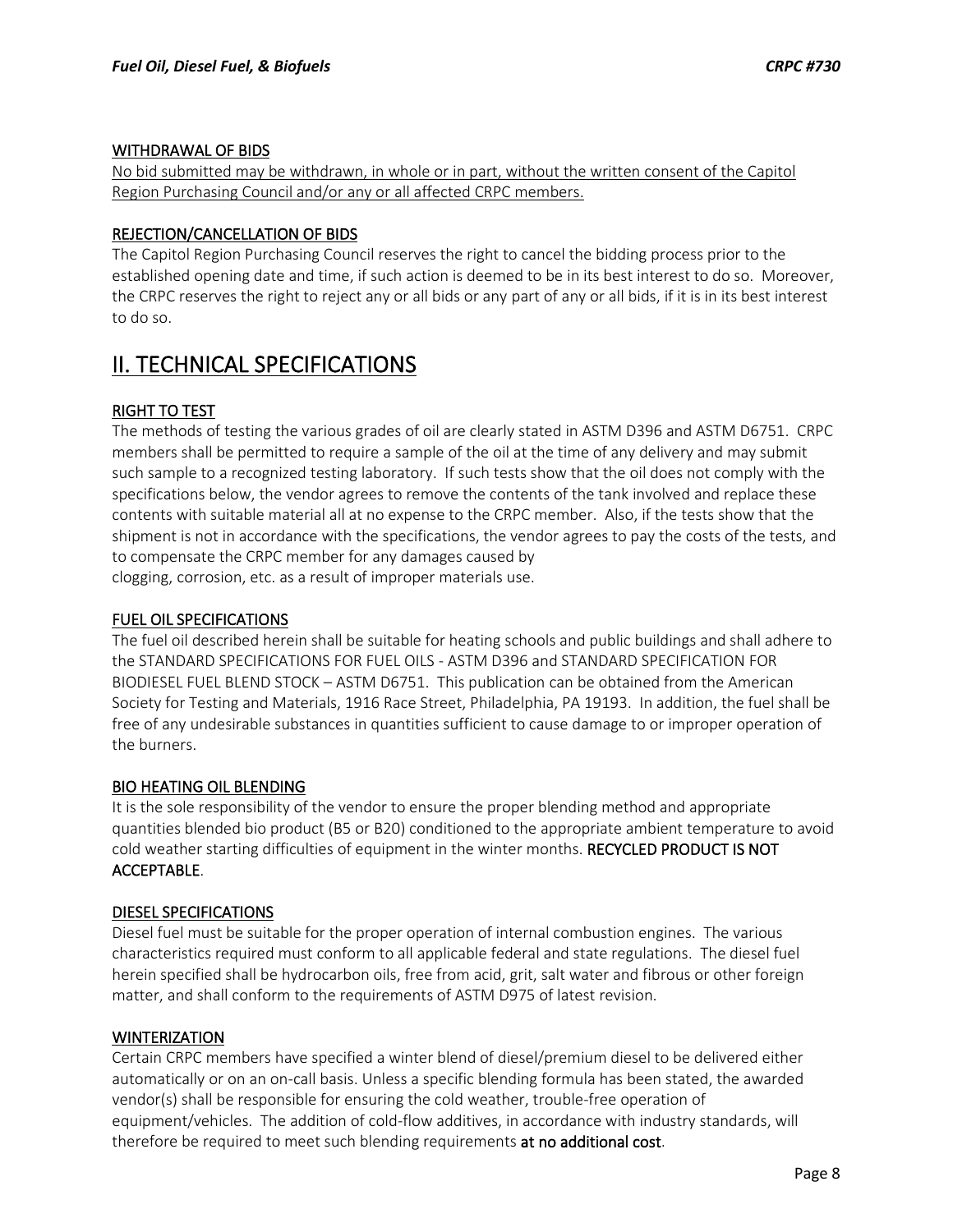It should be noted that when available, usage estimates for "winterized" product have been added.

#### BIODIESEL (B100) SPECIFICATIONS

The BioDiesel herein specified shall conform to the requirements of ASTM D6751 of latest revision. A certification of analysis must be provided with each shipment. Failure to comply may result in refusal of receipt of product.

#### BIODIESEL BLENDING

It is the sole responsibility of the vendor to ensure the proper blending method and appropriate quantities blended bio product (B5 or B20) conditioned to the appropriate ambient temperature to avoid cold weather starting difficulties of equipment in the winter months. RECYCLED PRODUCT IS NOT ACCEPTABLE.

Vendors may be required to provide training regarding use of B5 and B20 to authorized Equipment Repair and Maintenance staff (i.e. filter and additive changes).

## III. STANDARD BID AND RFP TERMS AND CONDITIONS

#### PURCHASING COUNCIL PURPOSE

The Capitol Region Purchasing Council ("CRPC") is a purchasing cooperative, acting under the auspices of the Capitol Region Council of Governments ("CRCOG"), which attempts to provide volume-based discounts to its Member Agency base through various cooperative procurement initiatives. To date, some 115 towns, boards of education and agencies across the State (38 of which are located in the Greater Hartford area) are eligible to take advantage of the Council's services.

#### BID FORMS/SUBMISSION OF BIDS

The CRPC uses Bonfire for the notification and dissemination of all solicitations. The receipt of solicitations through any other company may result in your receipt of incomplete specifications and/or addenda which could ultimately render your bid non-compliant. The CRPC accepts no responsibility for the receipt and/or notification of solicitations through any other company.

No oral, telegraphic or telephonic submittal will be accepted. IFB's, RFP's, RFQ's and RFI's shall be submitted in electronic format via **Bonfire.** All Invitations For Bid (IFB), Requests For Proposals (RFP), Requests For Quotes (RFQ), Requests For Information (RFI) submitted electronically via Bonfire shall remain locked until official date and time of opening as stated in the Special Terms and Conditions of the IFB, RFP, RFQ and/or RFI. A formal, in-person bid opening will not be held.

## QUESTIONS

Inquiries should be directed through the Bonfire messaging application.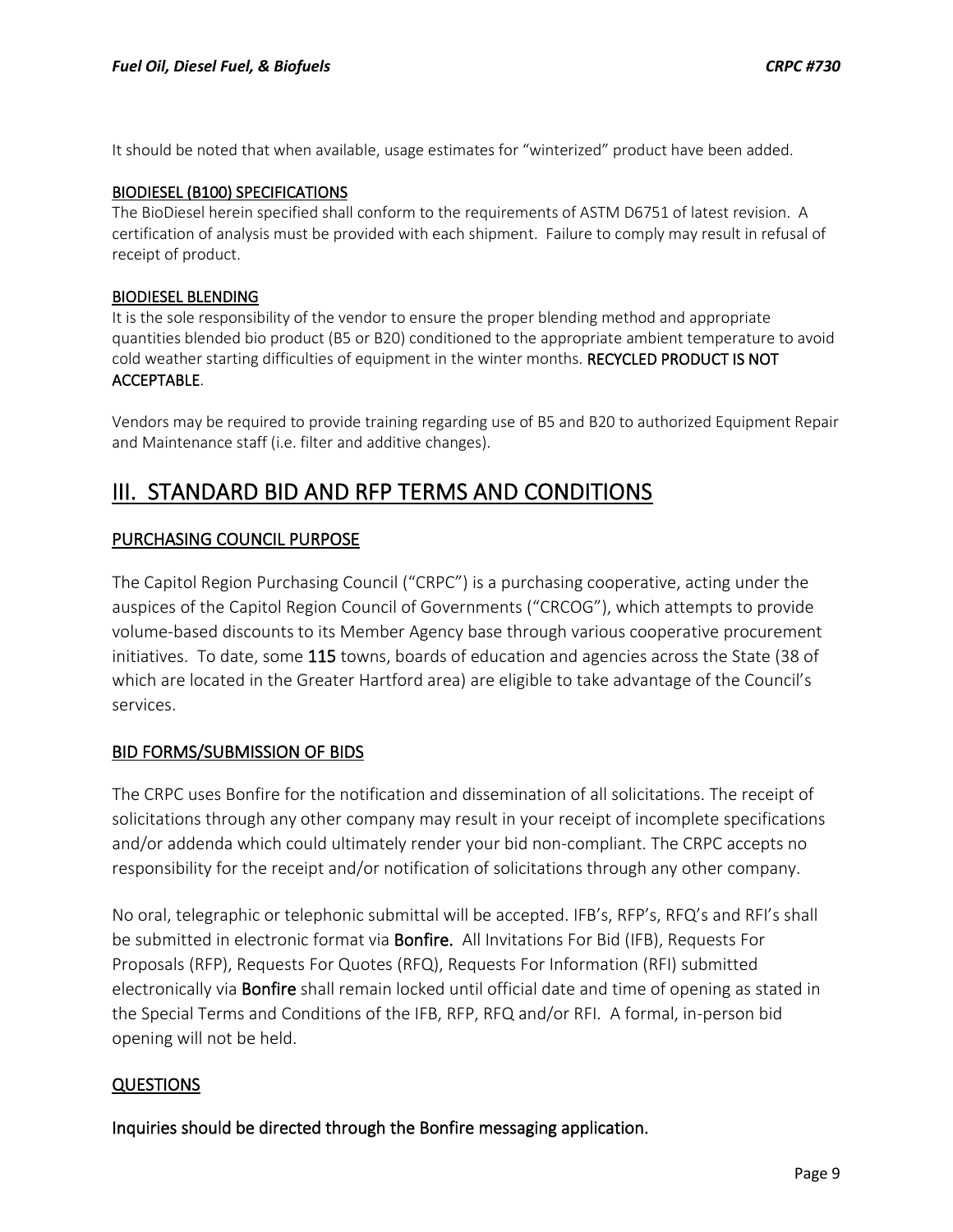No oral interpretations shall be made to any respondent as to the meaning of any of the bid documents. Every request for an interpretation shall be made in writing and posted to the Bonfire online system. To receive consideration, such questions must be received according to the date posted on the Bonfire online system.

The CRPC staff will arrange as addenda, which shall be made a part of this Invitation for Bid and any resulting contracts, all questions received as above provided and the decisions regarding each. At least three (3) days prior to the receipt of bid proposals, the CRPC staff will post a copy of any addenda in Bonfire. In special cases, the CRPC staff reserves the right to post clarifying information in the form of an addendum outside of the aforementioned timeline. It shall be the responsibility of each respondent to determine whether any addenda have been issued and if so, to download copies directly from the **Bonfire** website.

## EXCEPTIONS TO SPECIFICATIONS

Vendors are directed to make sure that they understand the terms and conditions as specified in this Invitation for Bid. Unless exceptions to any of the terms and conditions, including pricing, are specified as part of the bid response, it will be expected that all terms and conditions expressed herein are acceptable and shall govern resulting contracts. Any variance from specifications, including product substitutes (as well as replacements for discontinued items) and pricing units (pounds, 50 lb bags vs. 100 lb bags, etc.) must be clearly noted in the vendor's bid response.

#### SUBSTITUTION FOR NAMED BRANDS

Should brand name items appear in this bid, the bidder must make available specifications on any substitutions, and explain how the substitution compares with the named brand's specifications.

## BID AWARD

A bid award, in the form of a purchase order issued to a participating vendor, shall be made by each respective Member Agency to the lowest responsible bidder(s). The lowest responsible bidder is that person or firm whose bid to perform the work is lowest, who is qualified and competent to do the work, whose past performance of work is satisfactory to the Member Agency and whose bid documents comply with the procedural requirements stated herein. The award process may also include additional considerations such as the information provided on the bid forms and the bidder's perceived ability to fulfill his/her obligations as prescribed by these specifications. Each bidder must be prepared to show evidence of having satisfactorily carried out a similar contract, as inability to do so may be cause for rejection.

#### CONTRACT EXTENSION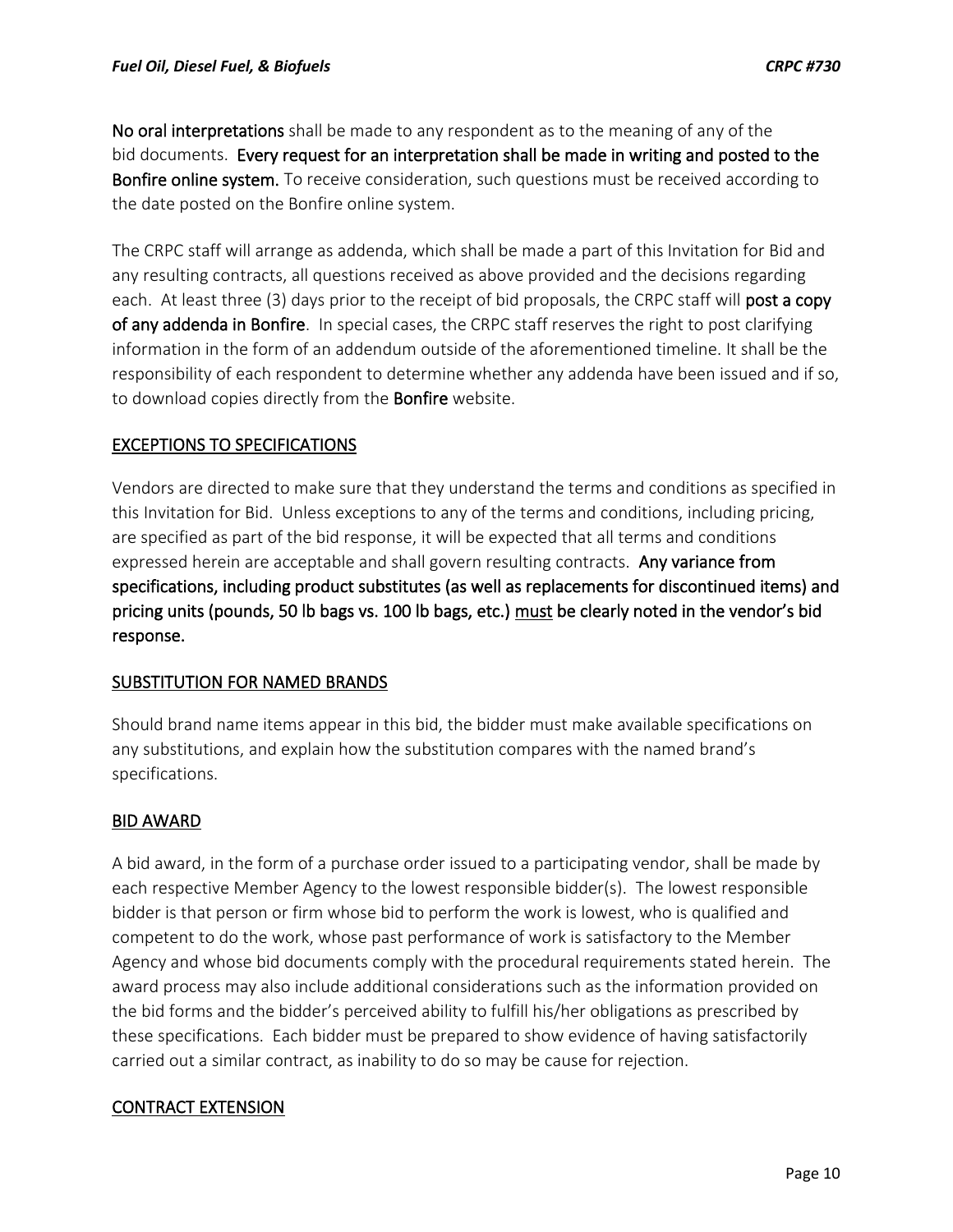Contracts may be extended by mutual agreement of the parties – for bids with a one year contract period, a one year extension will be permitted if there is mutual agreement; for bids with a two year contract period, a two year contract extension will be permitted if there is mutual agreement. All extensions shall be completed before the next bid invitation is issued. A schedule of bid invitations and openings is posted on the CRPC website.

## ESTIMATED QUANTITIES

The quantities as listed herein are estimates only and have been provided for the purpose of competitive bidding. Actual quantities will be contingent upon the total number of Member Agencies that decide to make an award from this bid (as participation is voluntary) and the needs of the using departments in the various Member Agencies.

## INCLUSION OF NON-PARTICIPATING TOWNS AND BOARDS OF EDUCATION

Any Member Agency, current or future, within the CRPC shall be allowed to participate in this bid during the life of the contract, even if it is not listed amongst the bid participants.

## WITHDRAWAL OF BIDS

No bid submitted may be withdrawn, in whole or in part, without the written consent of the CRPC.

## REJECTION AND/OR CANCELLATION OF BIDS

The CRPC reserves the right to reject or cancel any and all bids, or any part of any or all bids, if such action is deemed to be in its best interest to do so.

## RIGHT TO WAIVE ANY INFORMALITY

The cooperating Member Agencies reserve the right to waive any informality in a bid when such a waiver is in their best interest.

#### BID PRICES

All prices bid must be on the basis of F.O.B. delivery point, unloaded inside, unless otherwise indicated in the proposal. A bid on any other basis than that indicated in the proposal may be considered informal. Note: CRPC strictly prohibits the unilateral imposition of additional surcharges (fuel, delivery, etc.) on the participating communities at any point during the contract period. Prices bid shall apply throughout the term of the contract and will be construed as allinclusive.

#### **TAXES**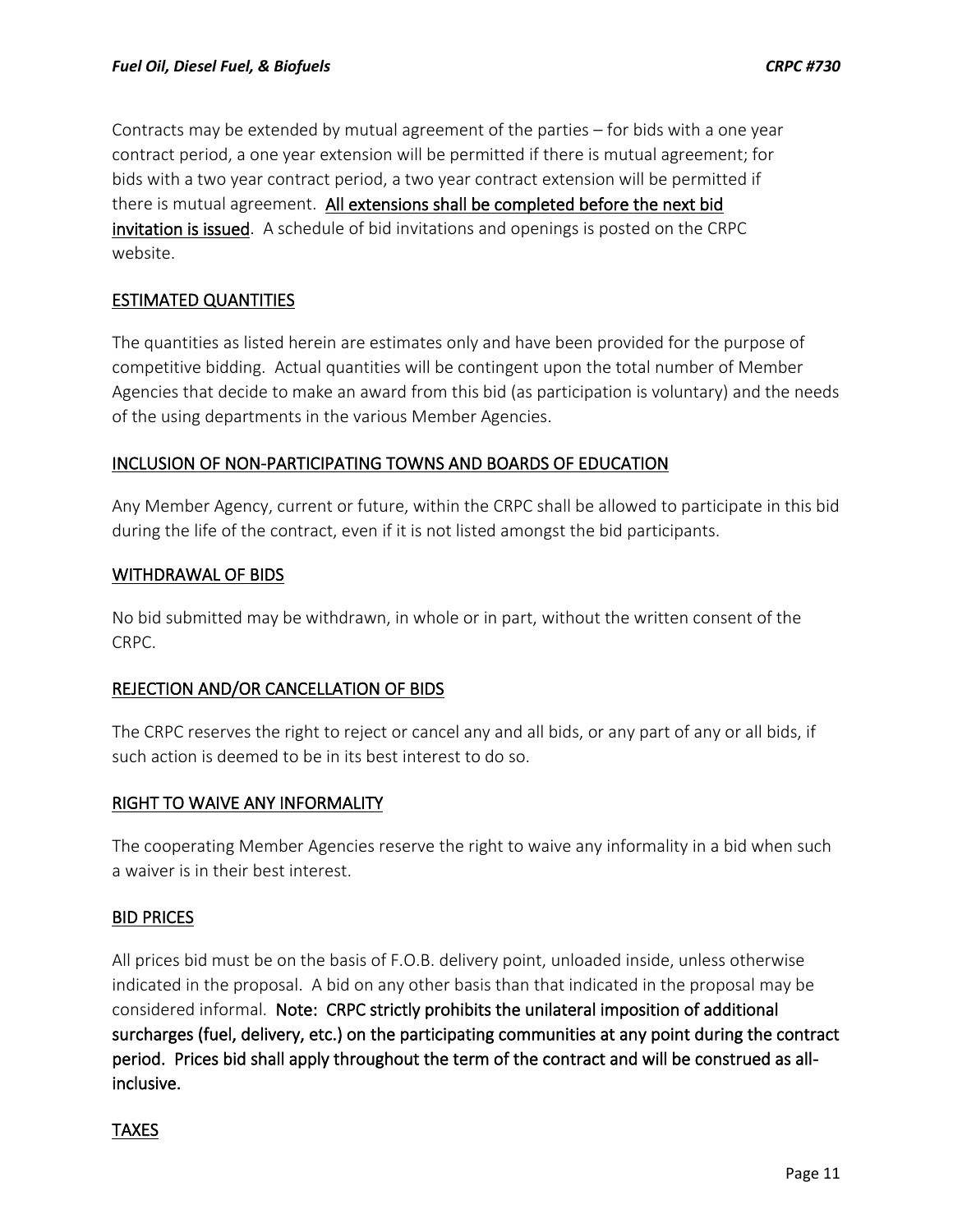Member Agencies are exempt from the payment of any sales, excise or federal transportation taxes. The prices bid, whether a net unit price or a trade discount from catalog list prices, must be exclusive of taxes and will be so construed.

## **BILLING**

Billing shall be made to each bid participant according to the terms set forth on each purchase order.

## 1% ADMINISTRATIVE FEE

The Capitol Region Council of Governments uses Bonfire to distribute and receive bids and proposals. Responding vendors agree to pay to the CRCOG an administrative fee of one percent (1%) of the total ordered amount of all contracts for goods and/or services awarded to the vendor. This fee shall be submitted by the vendor to CRCOG on a quarterly basis along with a report on awards made by Member Agencies and purchase orders issued by CRPC members to vendors. The fee shall be payable for all CRPC bids unless specifically exempted by the CRPC.

The fee and report shall be submitted as a check to made to the order of "Capitol Region Council of Governments" and mailed to:

> Capitol Region Council of Governments Attn: Kim Bona 241 Main Street, 4th Hartford, CT 06106

## REPORTING REQUIREMENTS

All orders placed on CRPC bids shall be reported to the Capitol Region Council of Governments on a monthly or quarterly basis. Vendors are responsible for submitting purchase orders to the CRCOG via email to [kbona@crcog.org.](mailto:kbona@crcog.org)

## FAILURE TO COMPLY

All awarded vendors must comply with the 1% Administrative Fee and Reporting Requirements outlined in the CRPC General Terms and Conditions. Failure to comply within 60 days of orders and/or awards by CRPC members may result in the vendor being restricted from participating in future bids.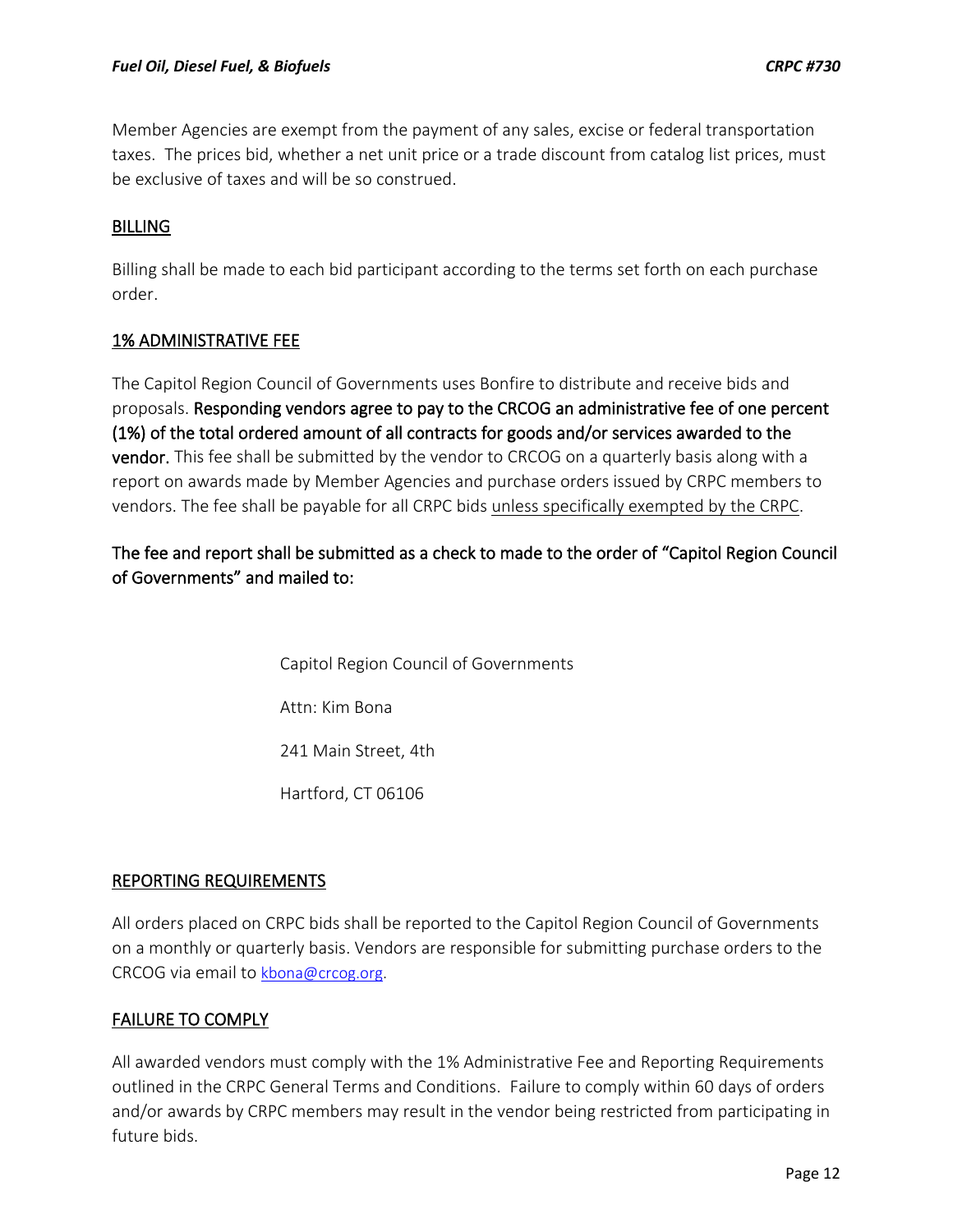## DELIVERY ARRANGEMENTS AND REQUIREMENTS

No delivery shall become due or be acceptable without a written order issued by the Member Agency concerned. Such order will contain the quantity, time of delivery and other important data.

## REFERENCES

Upon request, vendors shall supply the names of other customers (preferably municipalities) to interested Member Agencies.

## BIDDER PERFORMANCE/LIABILITY FOR DELIVERY FAILURES

Failure of any successful bidder to adhere to specifications, prices, terms or conditions of their agreement during the course of the contract period may preclude such bidder from bidding on future CRPC bids in addition to any action that Member Agencies may take as a result of the vendor's failure to perform. It should be noted that the awarded vendor shall assume full responsibility for the negligence of any sub-contractor(s) utilized to fulfill any and all obligations under resulting contracts.

Moreover, if the contractor fails to make proper delivery within the time specified or if the delivery is rejected by the Member Agency, the Member Agency may obtain such commodities or any part thereof from other sources in the open market or on contract. Should the new price be greater than the contract price, the difference will be charged against the contractor. Should the new price be less, the contractor shall have no claim to the difference.

## INSURANCE REQUIRED OF SUCCESSFUL BIDDERS

The Successful bidder shall furnish a certificate of insurance which includes the coverages and limits set forth below; identifies the Member Agency as an additional insured; and provides for at least ten (10) days prior notice to the Member Agency of cancellation or non-renewal. Coverage is to be provided on a primary, non-contributory basis:

a. General Liability Insurance, including Contractual Liability Insurance and Products/Completed Operations Insurance issued by an insurance company licensed to conduct business in the State of Connecticut with: limits not less than \$1,000,000 for all damages because of bodily injury sustained by each person as the result of any occurrence and \$1,000,000 bodily injury aggregate per policy year; and limits of \$500,000 for all property damage aggregate per policy year or a limit of \$1,000,000 Combined Single Limit (CSL). A Waiver of Subrogation shall be provided. All, if any, deductibles are the sole responsibility of the contractor to pay and/or indemnify.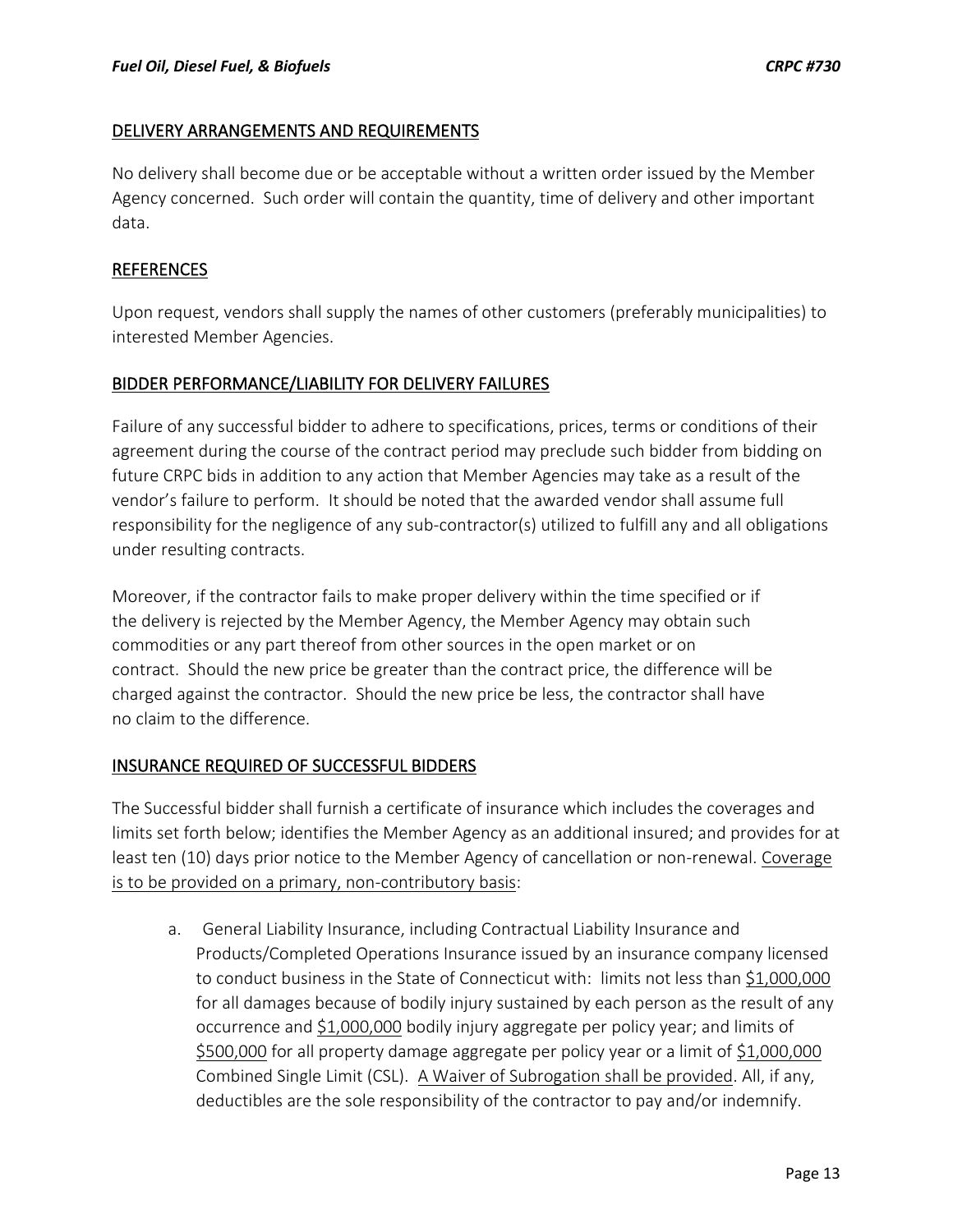- b. Automobile Liability Insurance issued by an insurance company licensed to conduct business in the State of Connecticut with: limits not less than \$1,000,000 for all damages because of bodily injury sustained by each person as a result of any occurrence and \$1,000,000 aggregate per policy year; and limits of \$500,000 for all damages because of property damage sustained as the result of any one occurrence or \$1,000,000 Combined Single Limit (CSL). All, if any, deductibles are the sole responsibility of the contractor to pay and/or indemnify.
- c. Worker's Compensation Insurance in accordance with Connecticut State Statutes.

The insurance requirements listed above are minimum requirements for successful bidders. Awarding agencies may require higher insurance limits.

## FOR THE TOWN OF WEST HARTFORD ONLY

Please see the Attachment concerning the town's insurance requirements.

## FUTURE BID INVITATIONS

Future bid invitations may not be sent to vendors who do not bid on this invitation, unless they specifically request that their names be continued on the invitation list.

## EQUAL EMPLOYMENT OPPORTUNITY/AFFIRMATIVE ACTION

The CRPC, an affiliate of the CRCOG, subscribes to the CRCOG's policy of Equal Employment Opportunity and Affirmative Action, and pledges to lend its support and cooperation to private and public agencies who are promoting public policy in this vital area of human relations. Vendors will be required to sign the certificate incorporated in the bid document relative to Equal Employment Opportunity and Minority/Female Business Enterprise (if applicable).

#### **SEVERABILITY**

If any terms or provisions of this bid shall be found to be illegal or unenforceable, then such term or provision shall be deemed stricken and the remaining portions of this bid shall remain in full force and effect.

## ADDITIONAL TERMS AND CONDITIONS

The Vendor assigns to CRCOG all rights title and interests in and to all causes of action it may have under Section 4 of the Clayton Act, 15 USC 15, or under Chapter 624 of the general statutes. This assignment occurs when the Contractor is awarded the contract.